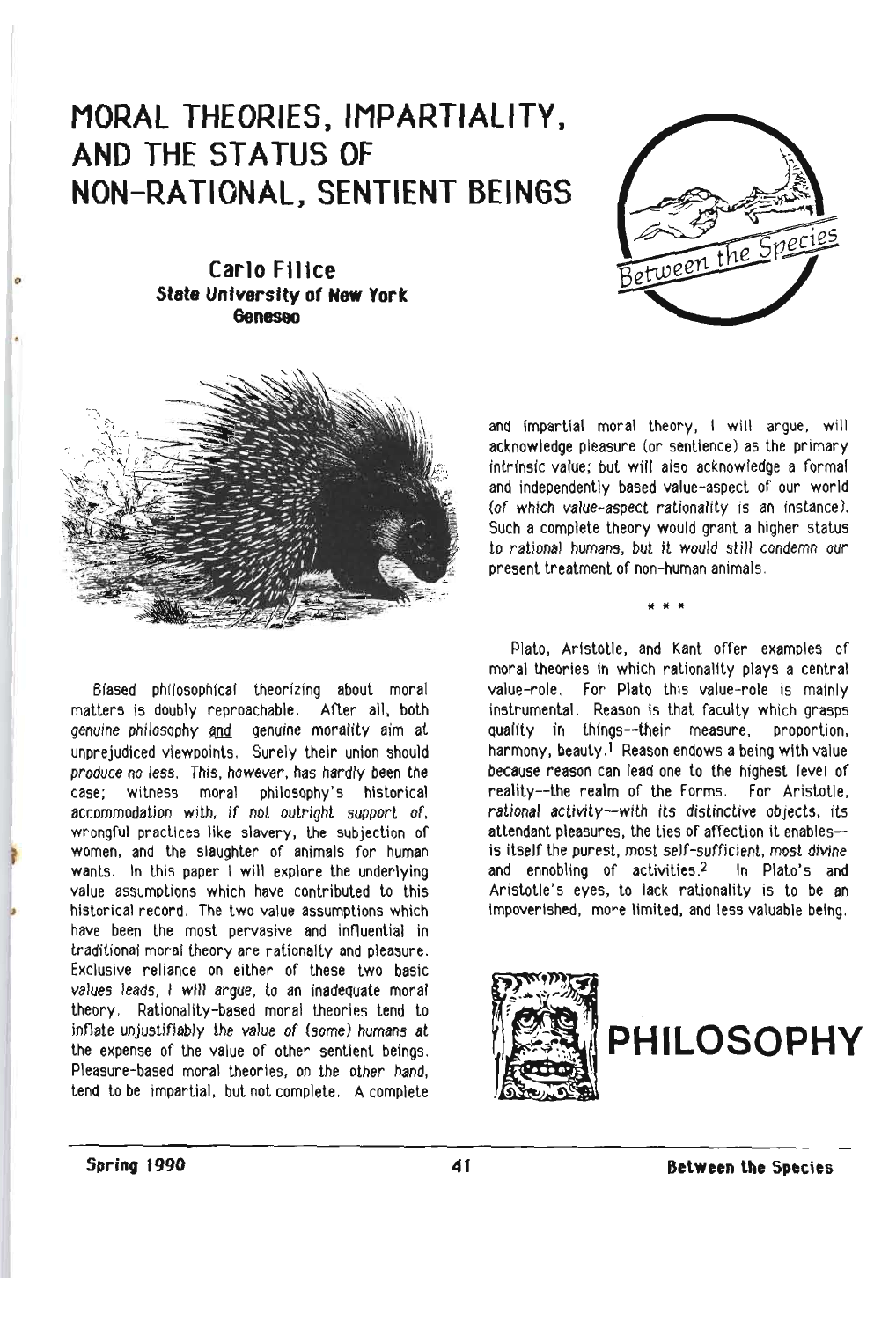Those who lack some degree or more of the rational aspect, like non-human animals, natural slaves (and women, for Aristotle), must subordinate their ends to those of the fully rational humans.

Kant, and other fellow deontologists. also hold that what endows humans with value demanding of respect (dignity) is rationality. Rationality enables them to make free choices, to be autonomous centers of action. and thus to be not only different from. but superior to, lesser animals. It is this freedom which Kant asks us to respect when he exhorts us to act in such a way that one's principle of action admits of universalization, and thus of (hypothetical) approval by the recipients of one's action. If others would (upon rational consideration) approve of my principle of action. then in effect their wishes, will. freedom, are not being violated by my act. Since freedom, for Kant, derives from reason, a proper action is one which respects another's reason. A. Donagan expresses this point when he states:

Since treating a human being. in virtue of its rationality, as an end in itself, is the same as respecting it as a rational creature, Kant's formula of the fundamental principle may be reinstated in a form more like the scriptural commandment that is its original; Act always so that you respect every human being, yourself or another, as being a rational creature. $3$ 

The major philosophical alternative to rationality as the central value in a moral theory is pleasure (broadly construed to encompass all positive sentient states of consciousness). Bentham and Mill are among those who have considered pleasure as the only intrinsic value. To be sure, Mill tries to differentiate between lower- and higher-quality pleasures, with intellectual pleasures placed at the top of the quality scale. Given this addition, Mill can claim that rationality and autonomy are of particular instrumental value. because among other things they enable one to experience the highest pleasures in life. However, should all feeling be removed from the universe. rationality and autonomy would presumably be stripped of all value. Freedoms, books, and paintings that cannot be experienced and

enjoyed become, on this view, worthless. I will say more on this later.

If If If

In addition to pleasure and rationality, are there other plausible contenders for the role of ultimate, non-reducible values? The following come to mind: love (of others, of creation, of the Divine); the highest objects of love (the Forms, the One, the Brahman, the Judeo-Christian God...); the soul or Alman; existence itself, in any form. Since this issue is not central to my present task. my comments on these other candidates for intrinsic value will be brief--perhaps too brief.

love has often been sung by poets, prophets. and philosophers as the highest object of praise. However. what tends to be the case in their celebrations of love is a focus on the higher and purer forms of love (cf. Paul's famous characterization in Corinthians I, chapters 13-14). No one eulogizes love of cruelly, bestiality. or even common heterosexual love. Perhaps it is improper to characterize the feelings directed at such objects as love. Perhaps love surfaces only in connection with higher objects and with things of beauty (outer or inner). But if one's feeling for cruelty is intense and persistent enough, why not call it love? Should love not be identified phenomenologically and behaviorally (and not through its correlative objects)? If objects characteristically pleasant can give one pain (e.g., Beethoven's Ninth Symphony becomes painful to hear for Alex in Clockwork Orange), why cannot objects normally hateful evoke love? I propose that they can, and that to say otherwise is to beg the question. If so, love itself cannot be intrinsically valuable since some instances of love are objectionable.

However, perhaps traditional praise of love is directed at the feeling per se, independently of its objects. What is sought is perhaps an enriched intensity of feeling and life. If so, love may be advanced as intrinsically valuable. But then the position becomes a form of hedonism. love as feeling would accrue intrinsic value insofar as the feeling is desirable. The hedonist can easily acknowledge the 'higher' forms of love, namely,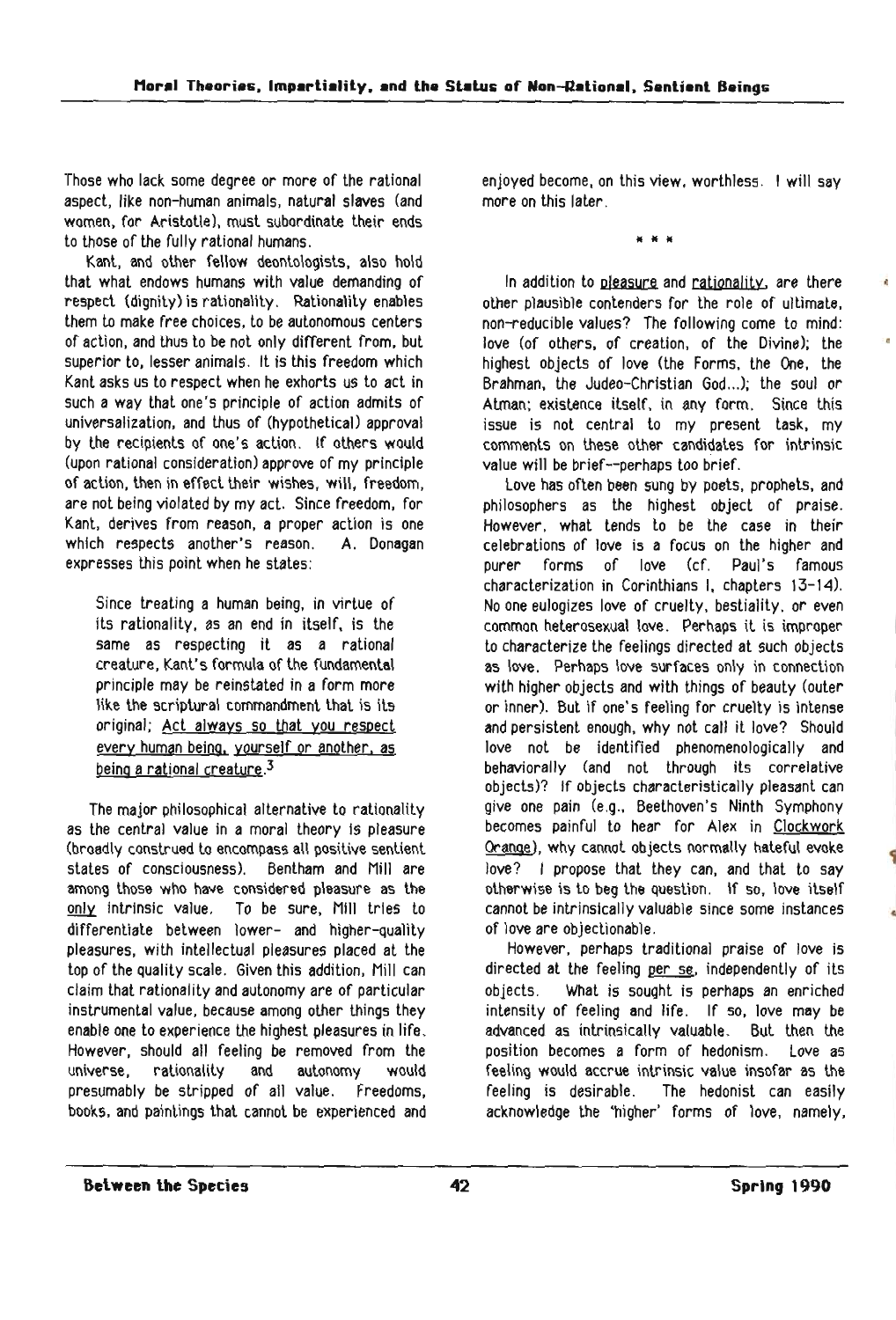those which have the further merit of promoting the happiness of others.

What about the highest objects of love: Divine Objects or Divinities--do these have intrinsic worth? Again. only a few comments will be possible on this complex matter. First, some see 'divine' as Implying perfection and ultimate value. Plato and Aristotle are amongst these; and supporters of many religions also fall in this group. Others, including some interpreters of Christianity and of other major religions, prefer to distinguish between benevolent and malevolent divinities, For these latter theorists, divinity itself is not a mark of value, What makes some Gods valuable, then, turns out to be some other quality like benevolence. If so, the valued quality may admit of some utilitarian-hedonistic analysis.

Those who find the divine realm as excluding imperfection and evil. are more difficult to deal with. This is particularly the case when mystical and 'negative' theologies are involved. Quite possibly the mystics have had access to a realm of perfection and of sui generjs value. But if this realm and its value is indeed sui generis, and incomprehensible for us non-mystics, then the best we can do is plead ignorance and leave this option open. Often. however, those who Identify the divine with perfection view the divine realm as including perfected versions of human traits: thought, consciousness. will. pleasure, power, If the ordinary value of these traits can ultimately be attributed to the pleasures and satisfactions they provide (both intrinsically and instrumentally), then. again, It can be maintained that what makes the existence of divinities (or of our souls raised to divine levels) inherently and consequentially valuable Is the pleasure-satlsfactlon they experience and enable the world to share In (to whatever degree), Something similar can be said If human powers derive their value from rationality. The Platonic Forms, for instance, as the ultimate rational objects. are made to order for a value-theory based on ratlonaltty.

Might the hedonist say that· the Forms' value derives from the activity of the minds (human or divine) which grasp and comprehend them? In comprehending them, perhaps minds experience their highest and most perfect satisfactions. Such

satisfactions after all do have ordinary counterparts. The artist who finally captures an elusive intelligible form (a "significant form" for Clive Bell) on canvas or through some other medium, experiences an intense satisfaction. An intellectual who finally sorts out, clarifies, and sets in order the threads of some particularly difficult and convoluted subject matter, also feels a distinctive satisfaction, Being able to carry out these expressive, ordering feats at higher levels must surely carry with it higher degrees of satisfaction. Whether the experiential (hence instrumental) aspect is all there is to the value of Quality, order, beauty, form, the Forms, is a rich and complex Question. I will say more on it later.

Christian tradition attributes intrinsic value to the soul, shared by all humans and making them equal in the eyes of God. Non-human animals, in contrast, either lack a soul or possess a lower and morlal type of soul. Thus in Christianity there is no Question of the resurrection and eternal life of non-human animals. The soul has been viewed as that immaterial substance in us in which perception. sensation, thought, judgment. and will are centered. The key problem with attempts to derive intrinsic value from souls is that such attempts merely tend to postpone the problem of Value without solving It. Thus, one will want to know what makes the human soul particularly valuable. Is It Its being a soul? Is it its being a human soul? Is its having certain species-neutral attributes?

If the answer is that being a soul makes us valuable. we should want an explanation of this claim. What is it that makes souls valuable? One answer would appeal to the powers of souls (and of human souls in particular). This would lead to cognition, rationality. and free will as the valueendowing attributes. since the powers of sensation and perception are shared by the other, less valuable, animals. But at this point we are back to Aristotle and Kant.

A second option would be to say that there is something divine and indefinable about souls from which value derives. However, to say that  $X$  is valuable because there is something valuable in X is to make no explanatory progress. I see no other options. so I conclude that the notion of soul does not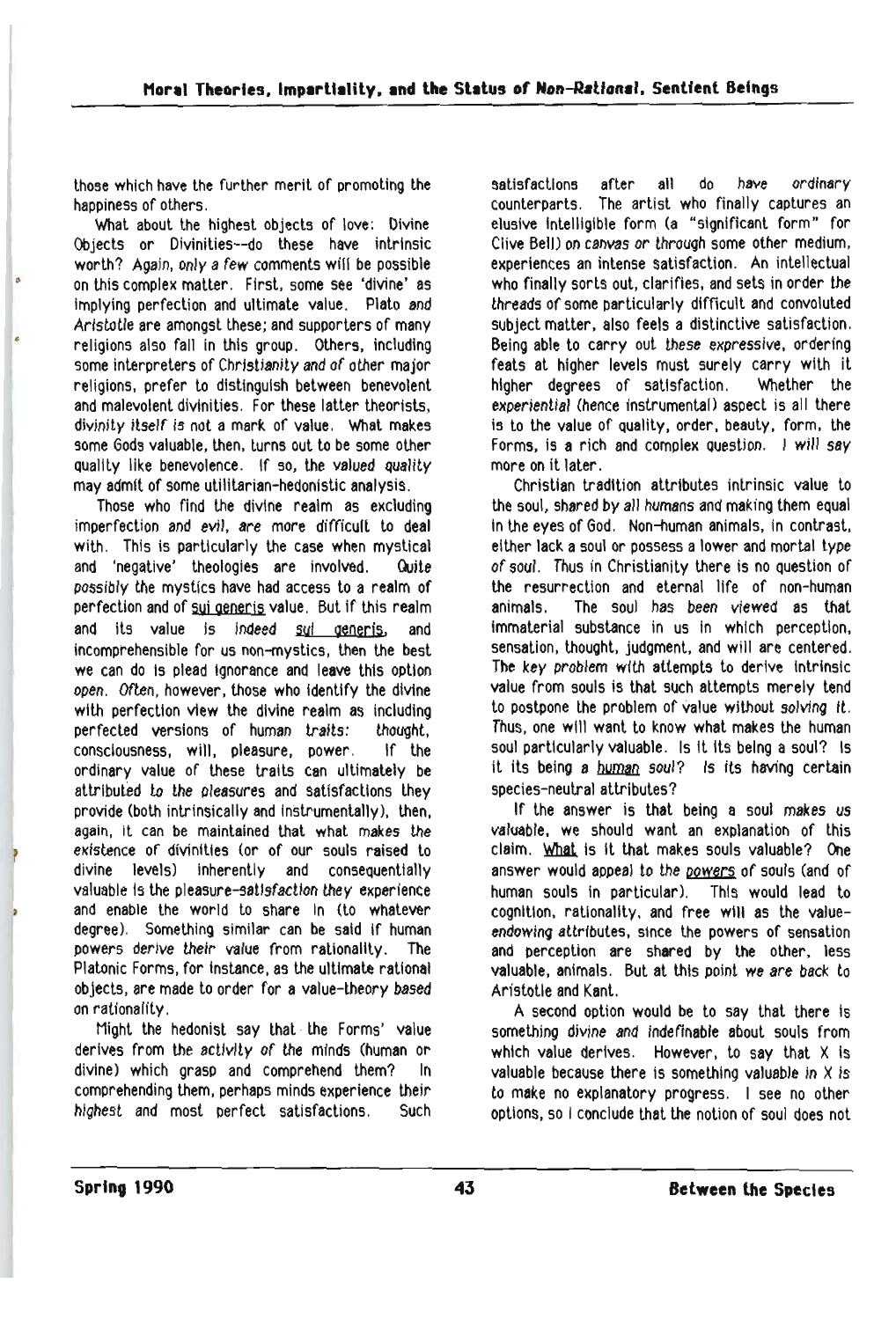add any new intrinsic values to the ones thus far surmised.

On the Neo-Platonlc and Augustinian view that all existence is good, i.e., endowed with intrinsic value, I will make only one comment. The only way this view has plausibility is on some panpsychlstic view of matter. otherwise, I fail to see how one justifies attributing any degree of intrinsic value to every speck of matter. If one does interpret the view panpsychistically. then one leaves the door open for some hedonistic analysis of the value attrIbuted to every existent.

If If It

I conclude, albeit tentatively. that rationality (broadly construed to include the power and activity of thought. of refiectlve autonomous cholce-maklng. of intellectual abstract comprehension. of artistic expression), and pleasure (broadly construed to Include the satisfying. such as one feels upon carrying out and completing an intellectual or artistic exercise) emerge as the only candidates for intrinsic value. Can either alone be sufficient as the centerpiece of a complete and Impartial moral theory? I believe not, though for dIfferent reasons.

Consider first ratlonallty-based theories. Clearly if rationality were the only value worth upholding, and if the power of abstract thinking (Involving items like numbers. and principles) were required for rationalty, then clearly some humans and all non-human animals would lack intrinsic value. Surely, this consequent is false. Perhaps no actual rationality-based theory is this pure and exclusive. Thus, the target or this point may not be any major historical theory.

Yet Aristotle, Kant. and perhaps others. have come perilously close to advancing this extreme rationality-based view. Aristotle. after all. justified slavery on the grounds that some humans are less than rational. He argued on similar grounds for a subordinate role for women and children.<sup>4</sup> And. clearly, a case can be made that on Aristotle's view non-human animals have no Intrinsic worth.

Kant, too, on at least one occasion attributes a lower value-status to women. since he finds them incapable of acting from (rational) principles.<sup>5</sup> And about animals he says the following:

Animals are not self-conscious and are there merely as a means to an end. That end is man...Our duties to animals are merely indirect duties to mankind. ...If a man shoots his dog because the animal is no longer capable of service, he does not fail in his duty to the dog. for the dog cannot judge. but his action is inhuman and damages in himself that humanity which it is his duty to show towards mankind.<sup>6</sup>

•

•

Beings whose existence depends, not on our will, but on nature. have nonetheless, if they are non-ratlonal only a relative value and are consequently called things.<sup>7</sup>

A. Donagan. while not addressing the issue or animals directly, says the following about other less-thanrational creatures:

The insane. who cannot wholly take care of themselves. must be looked after; and. if it Is necessary for their well-being. may be constrained to do various things they would .not do If they had their own way. The question of how far a man's insanity gives right of coercion is a difficult one.... The general principle. however. is clear: since a madman is a rational creature whose reason is impaired, he is entitled to the respect due to a normal rational creature except to the extent that the Impairment of his reason makes it necessary to prevent harming himself or others....<sup>8</sup>

Clearly, the implication is that non-human animals. Insofar as they are not rational creatures. are not deserving of respect. Note also the insistence on calling the insane "rational creatures" despite their often permanent lack of rationality. This is a case of a Kantian unwilling to accept the implications of Kantianism.

It is. of course. possible to take Aristotelian or Kantian outlooks without unduly depriving various creatures of intrinsic value. This can certainly be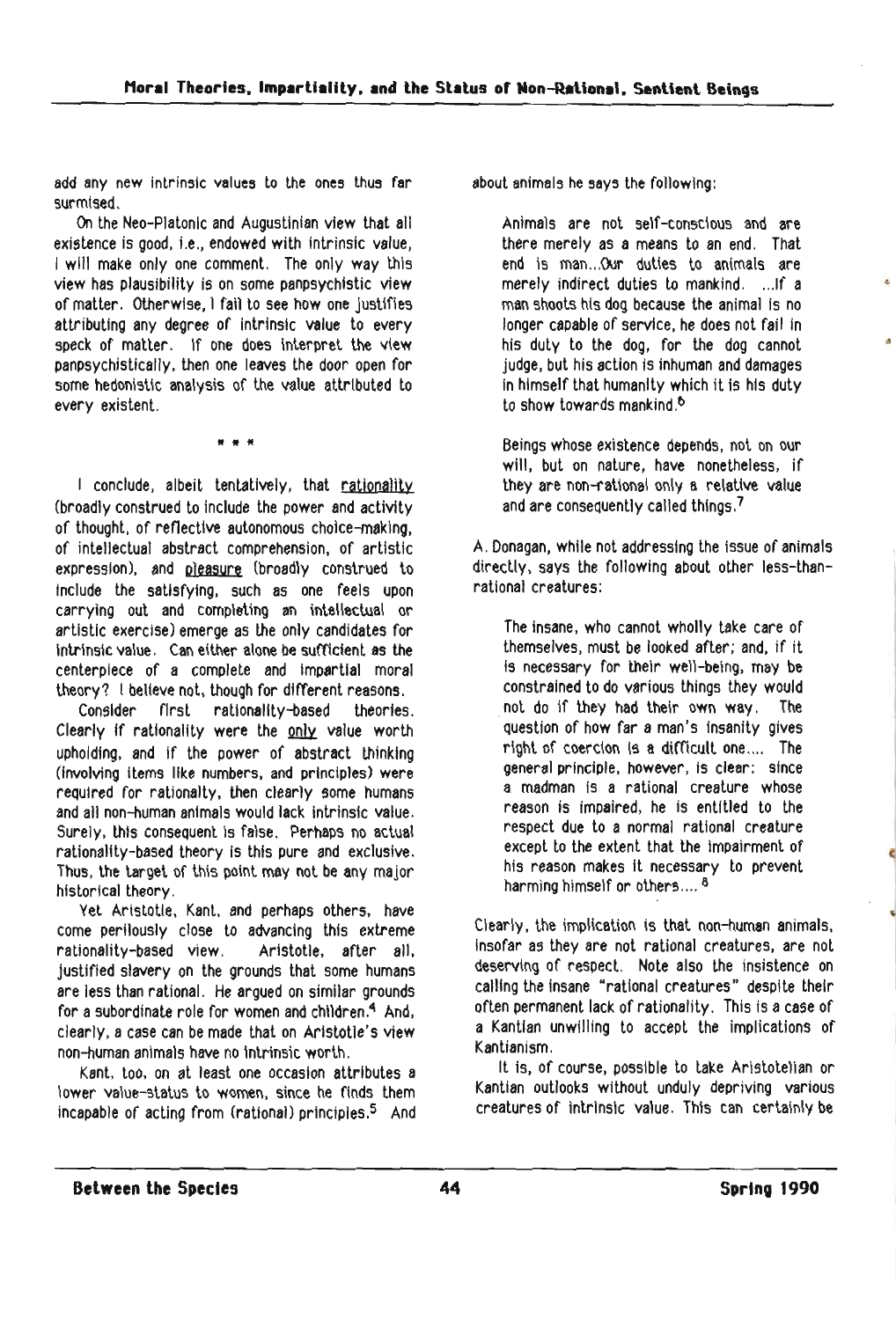done by admitting other intrinsic values in addition to rationality, but subordinate to it. In such a case, however. the theory would not be a pure ratlonalltybased theory. I will, in fact, argue for such a mixed theory later . • One can also moderate arationality-based outlook

by treating rationality as subject to degree. Even so, however, those (would-be) sentient creatures devoid of any rationality would still end up being intrinsically valueless. Such an outcome would be unacceptable. For. whatever the rational powers of a being, its feeling pleasure would be objectively preferable to its feeling pain (everything else being equal). Moreover, in addition to this philosophical objection. one must not forget the historical point that Aristotelian and Kantlan outlooks have tended to Inflate the value-gap between some/most humans and "lower" sentient beings. It Is no accident that It was not Kant, but Mill who broke with tradition and argued not only for the equal status of women, but also for the recognition of the intrinsic value of animals. 9

• • •

Consider now the opposite kind of moral theory- one which derives all value from pleasant states of consciousness. Let us call this theory Hedonistic Utilitarianism (HU).<sup>10</sup>

HU has been commonly attacked on the grounds that it is at odds with our. deeply held moral judgments concerning the value of Individuals (particularly human individuals). From the viewpoint ) of common morality, while HU is capable of endowing non-humans with Intrinsic value, It necessarily underestlmates the value of Individual humans. This underestlmatlon Is due to the fact that HU conceives the individual as a value-neutral receptacle--a mere bearer of pleasant and unpleasant experiences.<sup>11</sup> These latter experiences alone are treated as intrinsically valuable or disvaluable. Consequently, on HU, the aim of morality becomes the maximization of pleasant experiences, impersonally considered, This view, opponents claim, is flawed because it fails to take into account--hence fails to protect-the value, rights, sacredness, of the individual (human). For example, it is alleged that HU must in some cases recommend the sacrifice, in secret. of a healthy innocent person, If his/her organs can be used to save a number of other persons of similar age and potential. Since this is surely morally repulsive (it violates the individual's rights), HU in recommending this course of action, proves itself inadequate. In short, it is unequipped to capture and explain the immeasurable value of the Individual (human) as recognized by our considered moral judgments.

I grant that here there is a conflict between HU and our "considered" moral judgments.<sup>12</sup> When a similar conflict arose between our judgments and rationalty-based morality, we declared the latter as inadequate. Should we not do the same here, and declare HU inadequate? Note, however, that in the case of our considered attribution of intrinsic value to non-rational animals. we did find a rational basis for this, namely, sentience. Can we find a similar rational basis for our common attribution of immeasurable value to individuals (humans, particularly)? If not. perhaps we should, rationally. abandon this pre-theoretical moral judgment.

Is there something, then, about each individual human. other than sentience, which endows It with immeasurable Intrinsic value? If value does not derive from the contents of the receptable, it must lie in the receptacle itself. This is, after all, what is implied by the anti-utilitarians when they maintain that HU misplaces value in locating it among the contents of the receptacIe. But how can the bare human receptacle/Individual/particular be endowed with special intrinsic value? If by "individual" one means "bearer of properties" (or, similarly, "that which survives property-changes", or "that which Individuates each member of a set of perfect clones"), then rocks would be. or would Include, individuals. Yet, rocks are surely not sacred. Perhaps "individual", as used in moral contexts, means "bearer of sentience" , or "bearer of human sentience", or even "bearer of rational sentience." Then, what we would want to know is in what sense is the individuality correlated with (human, rational) sentience superior to the individuality correlated with nonsentient properties? If it is not sentience, or rationality, or humanity. which supplies value, what can it be? How can the sheer individuality of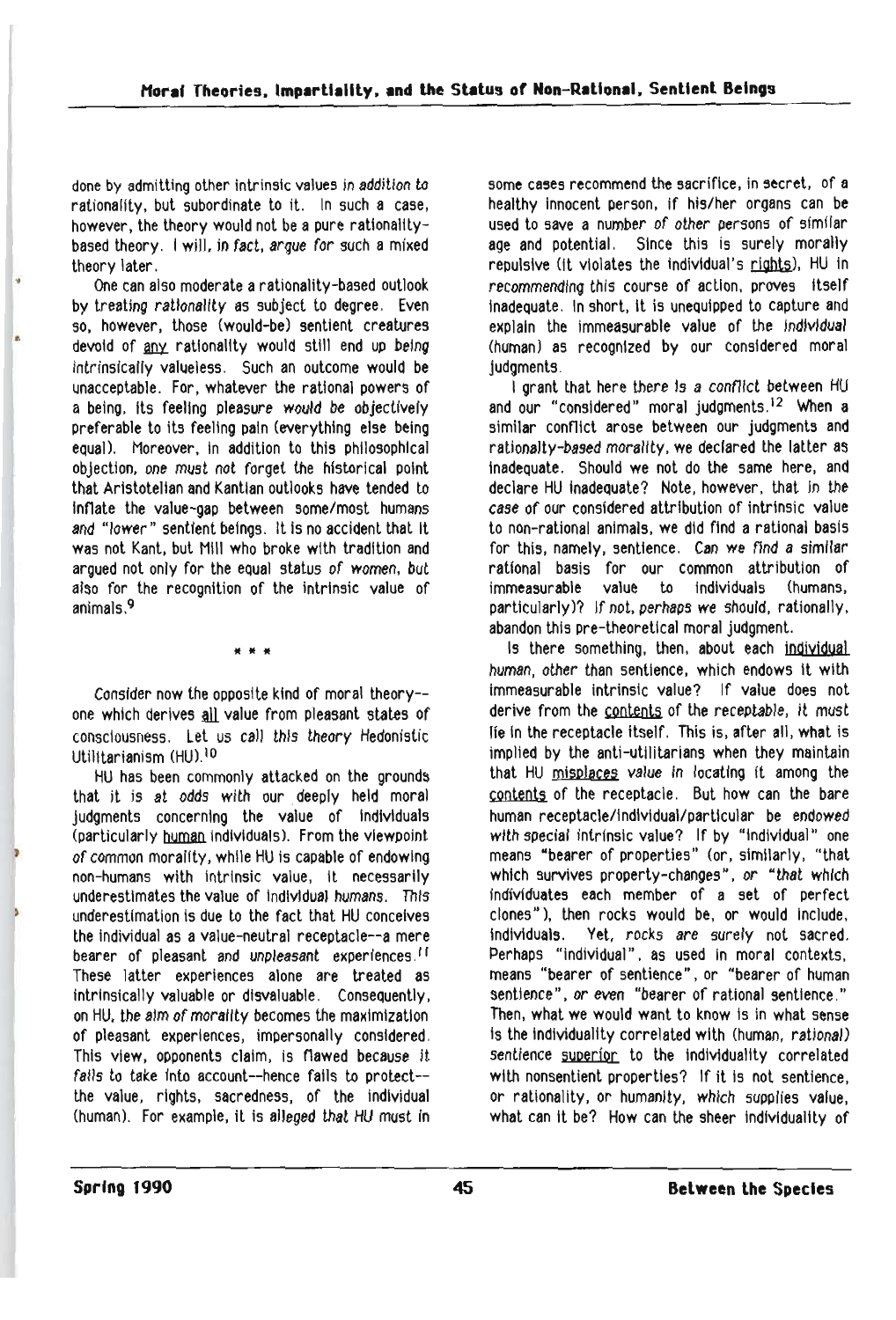the bearer of human properties do this?13

At this point, one tempting option is to say that though we know. by Intuition. that the human Individual is endowed with a source of immeasurable value, we cannot explain what this is.

This is obviously a blind alley. Do we intuitively recognize this X-value source only In some/all humans? Or also in other animals? In trees and flowers? In rocks? How do we know that this intuitive grasp is anything other than a speclespreserving bias resulting from evolutionary pressures, and preserved through unclear thinking? I suggest that these questtons cannot be answered satisfactorily,

A second option is to appeal to the soul as the value-generating aspect (other than sentience). But. as we have seen. to appeal to this notion is merely to postpone facing the problem. Are souls an exclusive possession of humans? Of human and some/all other animals? Of plants also? What differentiates soulpresence from soul-absence? Is it life? It Is sentience? Is it rationality? What endows a soul with value? Is it life, sentience, rationality, or something else? In short, the notion of soul is a promisory note which needs to be cashed out. As soon as it is cashed out, it turns into familiar candidates of intrinsic value.

A third option is Kant's option: value accrues in individuals insofar as they possess reason, But this option has already proven itself hard to digest. Moreover, is rationality endowed with Intrinsic value? A case can be made that its entire value Is Instrumental. I will return to this issue later.

For the present I conclude that though, as the critics observe. HU Is unable to capture and explain at least one central judgment of common considered morality, this is insufficient to prove the inadequacy of HU. What this clash appears to Imply instead. is that deontologlcal views of rights and absolute prohibitions. resting as they do on the absolute value of the IndivIdual human, mIght have to be abandoned. And this paves the way for the permissibility of harming innocents as a means to bring about some impersonally greater net good. I admit that this Is troubling and repugnant, but I cannot justify my repugnance,

Perhaps why we find this repugnant is because.

as T, Nagel argues. our viewpoint on the world is not confined to the impersonal. impartial. objective perspective. We also face the world from a subjective, personal. partial perspective. Thus. if I am a doctor who <u>could</u> secretly kill A (say A is an innocent old man who would die in a matter of months anyway. but who refuses my pleas for voluntary self-sacrifice) in order to save four promising young<br>people, who would otherwise die. I might not be able to bring myself to Kill A in a personal face-to-face manner, no matter what the benefits.<sup>14</sup> But if I were simply told that depending on which button I press, either one or four Innocent Martians will die presently on Mars (pressing no button means the four will die), I might find It less difficult to save the four by killing the one, In the latter case I am able to adopt a more impersonal viewpoint than I could in the former case.

At any rate. this possible explanation for my unwillingness to harm innocents in order to produce a greater net good. does not rationally justify this unwlllfngness and repugnance .15 Thus the latter attitudes are not clear detectors of immorality. Consequently, they do not constitute a rational objection to HU. '6

It It It

It might be pointed out to us that while we are appalled at the idea of using some humans as means to some greater common good, we are not similarly struck by the massive use of other highly sentient species for our purposes. That is, such massive abuse is perpetrated on grounds even less acceptable than utilitarian grounds. At the very least a utilitarian outlook would require taking into account<br>all sentient creatures. Our use of animals is Our use of animals is generally directed at human good only.

Naturally, this point would be ad hominum. An impartial deontologist could defend the deontologlcally-based rights of individual humans, and also simultaneously extend rights-attribution to other sentient creatures. This is done, for example. by Tom Regan in The Case for Animal Rights. His attribution of rights is based on "the subject-of-alife criterion."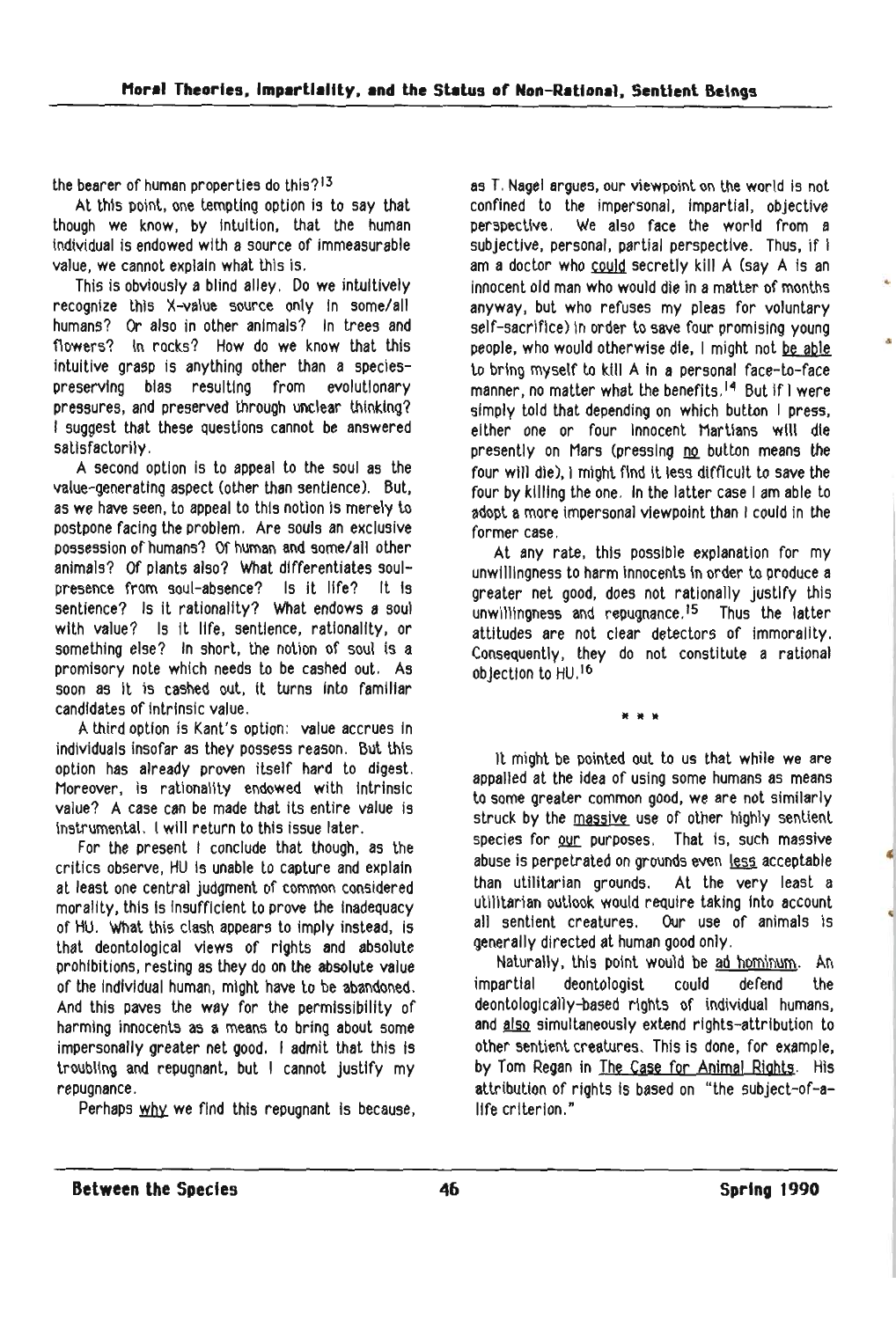To be a subject-of-a-life...involves more than merely being alive and more than merely being conscious. To be the subject of-a-Iife is to be an individual whose life is characterized by ... [having] beliefs and desires; perception, memory. and a sense of the future, including their own future; an emotional life together with feelings of pleasure and pain; preference and welfare interests; the ability to initiate action in pursuit of their desires and goals; a psychological identity over time; and an individual welfare in the sense that their experiential life fares well or ill for them, logically independently of their utility for others and logically independently of their being the object of anyone's Interests, Those who satisfy the subject-of-a-life criterion themselves have a distinctive kind of value--inherent value--and are not to be viewed or treated as mere receptacles fof intrinsic value (which Regan attributes to pleasant experiences)].17

•

Regan holds that to have "inherent value" is a sufficient condition for having rights. Moreover, "inherent value" is of a kind incommensurate with intrinsic value (i.e., value based on pleasant experiences), And since many non-human animals according to Regan do satisfy the above requirements, they will have such "inherent value.' Thus, many non-human animals should also be recognized as having non-utilitarian rights. Witness. then. a species-neutral kind of deontological view.

The soundness of this view rests, however, on the plausibility of placing a special kind of value--"inherent value" --on. roughly, being a self (a "subject-of-a-life"), The claim is that this kind of value is independent of the intrinsic value of some types of experiences. It is the kind of irreducible and non-instrumental value which endows one, as an individual or receptacle, with one's own distinctive worth. It is what makes some individuals sacred, and what precludes their use as means only.

But is the distinction between having "inherent" value (i.e., value as an individual and having "intrinsic" value (i.e., value derived from conscious exoerience5) tenable? I believe not.

It is clear that Regan operates according to a substance-attribute metaphysics, He does not want to derive value from the attributive-pole, for this would lead to an impersonal ethics. Thus. he is left with the substance-pole as the source of intrinsic value. However. as we have already seen, in the most general sense of "substance" / "individual" --namely, as "bearer of properties," etc.--no substance/individual can be. qua substance/individual, any more or less valuable than any other. Clearly. then, It must be in some other narrower sense of "substance" / "Individual" that Regan believes special value accrues to some individuals. This other. narrower, sense of "Individual" is what can be called "self" (or "subject-of-a-life"). But what differentiates selves-individuals from nonselves-individuals? I suggest that only some attribute, or set of attributes. can do so. Given the substance-attribute assumption, there is no other choice,

And. in fact. as we have seen, Regan makes use of a definite set of traits to explain what endows any X with the status of self, This set of traits includes consciousness, feeling, desires. belief, perception. self-consciousness, memory, having a sense of the future, having a psychological identity over time, and having the ability to initiate goal-directed action. For Regan, being a self is having these traits. It is not some additional aspect emerging from the union of these traits.

Thus, Regan's distinction between "inherent" and "Intrinsic" value is really an attribute-based distinction; it is not a distinction having individuals on one side and attributes on the other. "Inherent" value is simply a kind of "Intrinsic" value. The latter derives from the attribute of sentience (feeling. consciousness, desire. etc,); the former derives from a combination of attributes: sentience plus cognition-rationality-autonomy (beliefs, desires. perception. memory. having a sense of the future, having a psychological identity over time, initiating goal-directed action). Thus, Regan does not really transcend the traditional rationality/sentience dichotomy, His contribution is the claim that combining sentience and rationality yields a value which is higher than. and which differs in kind from,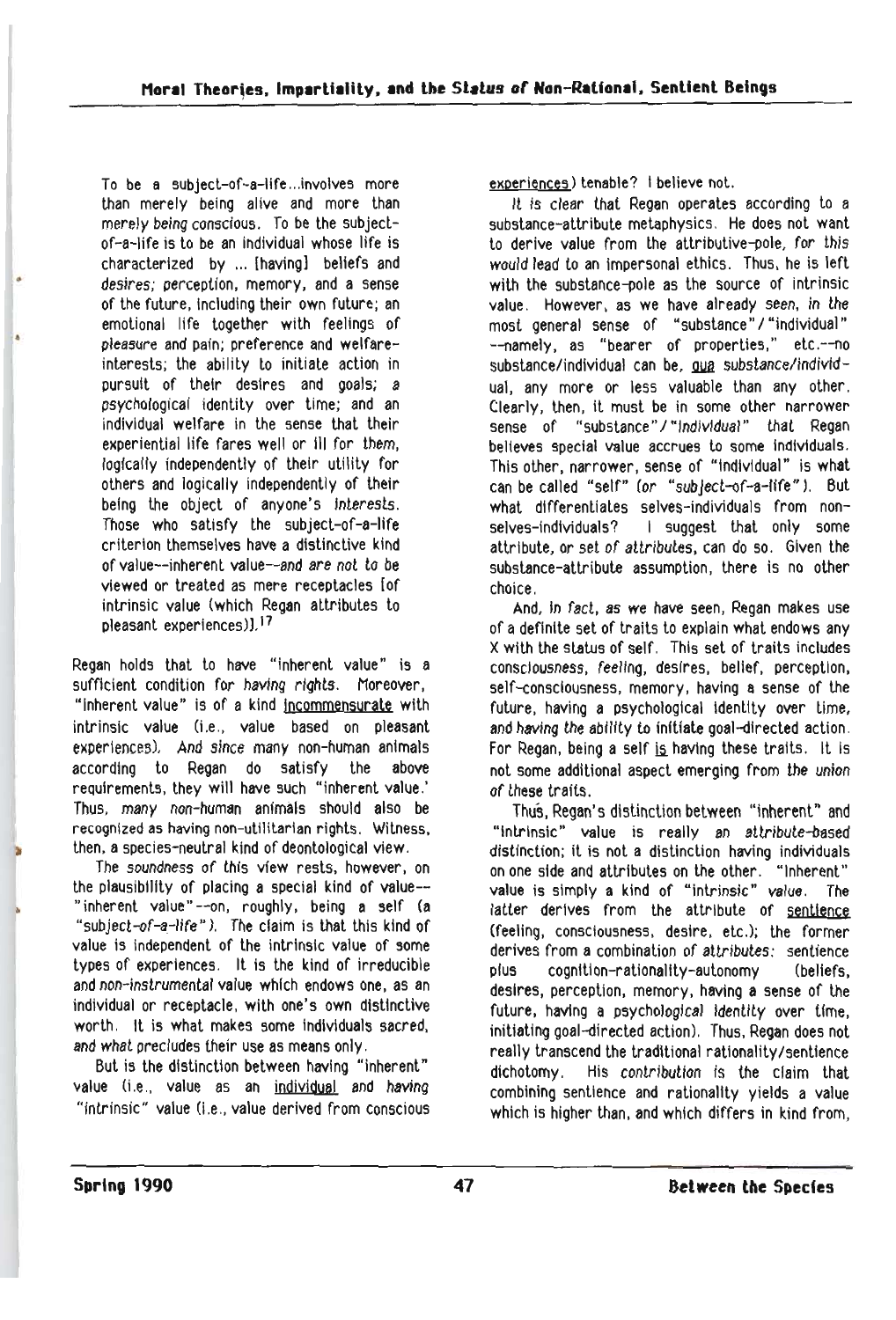that of sentience alone,

The assumption behind this last claim is, I take it, that a disconnected sequence of states of consciousness (even when such states are singly of intrinsic value) does not carry as much, or the same kind of. value as does a stream of consciousness which is internally unified, self-cognizant, goaldirected. The latter features can be seen as the 'form' for which sentient states are the 'matter.' To have both is to be a self (in Regan's or Kant's sense) --as opposed to being a "Humean" mind. Only once one is a self does one, for Regan, acquire spectal value as an individual.

The thesis that a broad form of rationality enhances the value of sentience (perhaps because It enables enriched forms of experience) has some plausibility. Even HU may accept It. It can thus be argued that a being who has both sentience and rationality is of higher value than one who has only sentience (we will come back to this). However. from this it does not follow that the Increased value is immeasurable; or that it is incommensurate with "Intrinsic" value. Once one sees the attribute-type basis of both values, such extravagant claims lose their initial attractiveness.

If it did follow that "inherent" value is uniquely immeasurable, it could be used to do exactly the opposite of what Regan wants it to do. It could be used to defend a Kantian type of speciesism. For it is highly unlikely that non-human animals possess the cognitive-rational powers necessary for traits like the genuine possession of "a sense of the future." or of self-consciousness, or of "a psychological identity over time." Each of these traits requires the ability to abstract from the here-now; and this in turn requires being equipped with conceptuallingUistic powers (Kant's "categories" and "Forms of intuition") which are beyond the reach of most/all non-human animals. 18 Thus, Regan's ploy--hls intrinsic/inherent distinction--even if granted. would fail to establish value and rights parity between humans and other species of animals. If granted, It would not exempt the latter from belng legitimately used by humans as means only.

\* \* \*

What has been shown thus far? (1) We have seen that HU does violate some important prima facie moral judgments; (2) these judgments. however. are based on the attribution of a special kind of value to (human) Individuals; (3) attributions of this special kind of value have been found to be suspect; (4) therefore. HU's violation of these prima facie moral Judgments do not prove the Inadequacy of HU.

•

•

Before HU can be embraced. however, we must consider an important datum noted by Regan, Kant, Plato, Aristotle, ... and by J.S. Mill. The datum is rationallty's capacity to enhance the value of mere sentience. That this is so is shown by the fact that if there were a soma-pill which would quarantee us a future consisting of a succession of pleasant. conscious states--but a succession lacking form. unity, self-control--most/all of us would recoil from taking the pill. We would prefer to be "subjects-of-a-life." autonomous agents. rational beings. even at the cost of a good deal of hardship and suffering, Does this datum reinstate the higher value of most humans? And how does HU account for it?

 $* * *$ 

This datum can be explained in two ways. Either rationality is an intrinsically valuable element, or it is an instrument useful in generating richer forms of pleasure/satisfaction. The latter option is chosen by Mill. The others have chosen the former option.

What counts for Mill are the richer. higherquality, pleasures "of the intellect, of the feelings and imagination, and of the moral sentiments."<sup>19</sup> These pleasures render the possession of rationality a particularly valuable asset. Being of higher Quality. they outweigh much larger quantities or lower pleasures, Proof of this Is our refusal to take the hypothesized soma-pills,

Naturally. this latter refusal does not prove that the higher value of the rational-sentient life derives from higher-Quality pleasures. Opponents would maintain that this value derives from rationality. autonomy. and from a connected sense of dignity. How does one decide whence the value derives?

Consider a small-scale version of this problem, Consider the intellectual activity of solving a math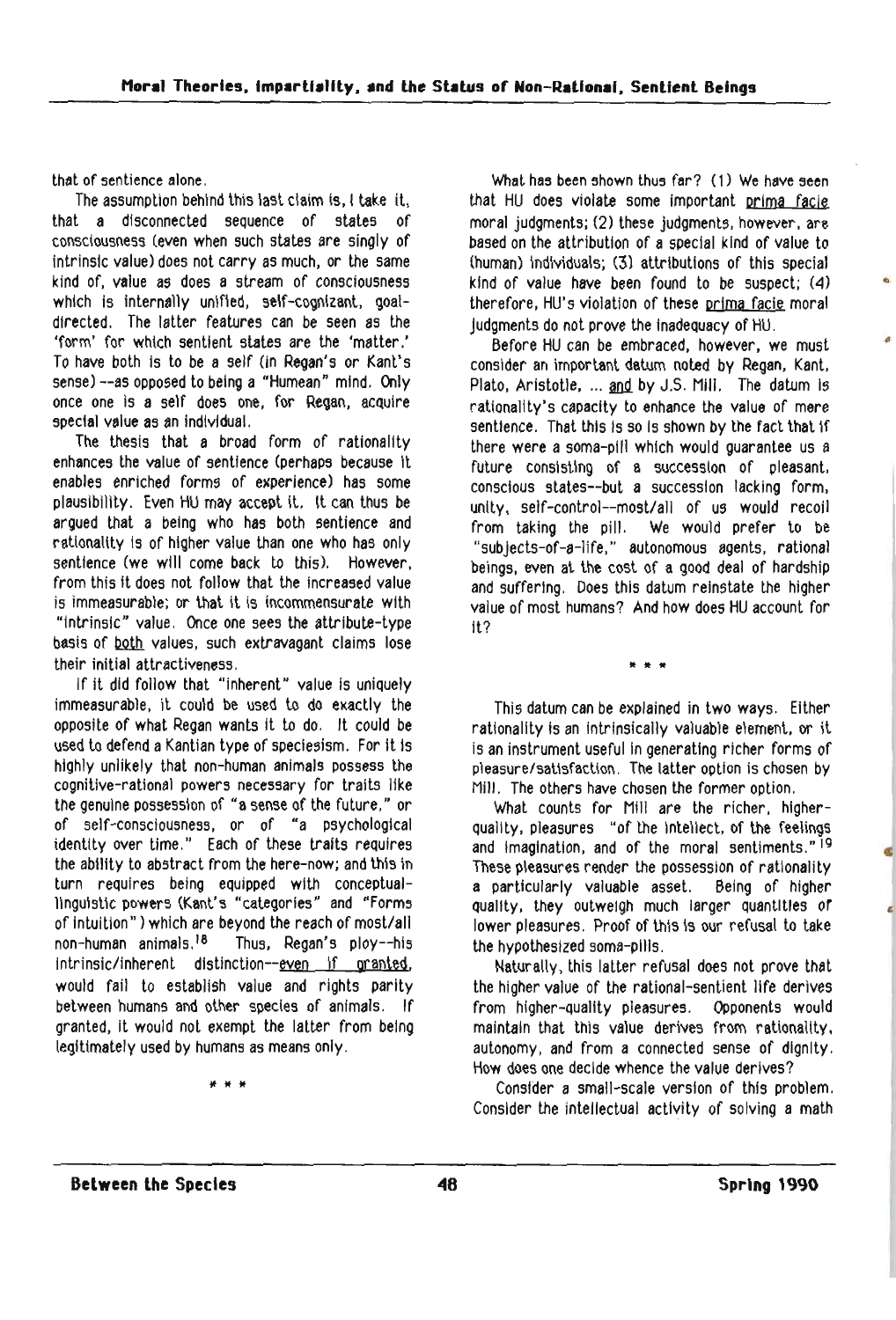problem (or arriving at a brilliant chess move, or finding the right words to complete a poem or to summarize an argument). These activities are surely attended by a distinctive feeling of satisfaction or even elation, We would not trade these rational activities for activities (or passive states) accompanied by more "primitive" pleasures. Is that because of the rational nature of the former, or because of the distinctive pleasures attending them? Aristotle in his famous discussion of this in his Nlcomachean Ethics, Book X, opted for the former, In so doing he relegated the role of pleasure to that of "completing" the activity. But the obvious Question Aristotle must face is whether such rational activities would still be of value if stripped of the pleasures attending them, One would think not. After all, computers can perform these activities without such activities thereby accruing any intrinsic value.

•

Perhaps this is so only because computers are mechanical rational agents, and not autonomous rational agents. Hence their activities, albeit rational, Jack value.

However. even after adding this element of autonomy to computers, so that their behavior becomes both rational and unpredictable and whatever else is needed to make it autonomous, I would imagine that the resulting super-eomputer and its activities would still not have intrinsic value, unless conscious sentience were to be added. Would this non-sentient autonomous computer be susceptible to harm and benefit? Again, one would think not, though it could be damaged. If this is so, Kant's ground for respect--the autonomy/rationality of a being--Is undercut. HU seems to have won the day.

But, somehow, there is something unappealing in the view that my life is preferable to that of a happy pig simply because it makes possible higher-Quality pleasures. Is our sense of dignity and self-esteem not based on something else? And is the Quality of our pleasures/satisfactions not based on some non-hedonistic value (like autonomy)?

The latter has been a traditional objection to Mill's version of utilitarianism. Mill's position is that what endows some pleasures with higher value than others is the same factor that endows any pJea5ure with value--namely, the primitive experiential fact that we like to feel pleasure, We like to feel some pleasures more than others. Those who know both prefer intellectual-artistic pleasures to the (often) more intense pleasure of the flesh. Thus, the former are of higher quality. Such higher quality has, therefore, a hedonistic foundation. That is the end of the story for Mill.

But is preferring X to y the same as liking to feel X more than Y? Is there anything we like to feel more than food, drink, and sex? Admittedly, If forced to choose. those who have also experienced intellectual-artistic pleasures might prefer a life containing only the latter pleasures to a life containing only the more intense pleasures of the flesh. But is this simply due to our liking some feelings more than others? Might not our preference be based on other factors?

Naturally, such other factors may be simply the greater safety, stability, self-sufficiency of the intellectual-artistic pleasures. But these are not ennobling factors--they are merely prudential ones. That is. I suspect, why Mill himself rejected the use of these factors In explaining the higher Quality of some pleasures.

Clearly Nl1l, too, like Plato. Aristotle, and Kant, wants to capture that special quality which endows some human activities with (the potential for) dignity and nobility. But It Is not clear that he succeeds in this through purely hedonistic terms.

It It It

As an alternative, I suggest that our world has certain objective, non-experiential features which somehow have Independent worth. Such features seem to have an irreducibly formal aspect. The orderliness, symmetry. organizatlon,...in such disparate things as butterflies, sunsets, numbers, natural cycles, musical patterns,...and human rationality, have long been viewed by thinkers and poets as endowed with a special significance (i.e., beauty?) not derived from the experience of subjects. No one more than Plato appreciated this formal. aesthetic, Qualitative aspect of our world. Following the Pythagoreans, he tended to explain this aspect In terms of the harmony of parts. Physical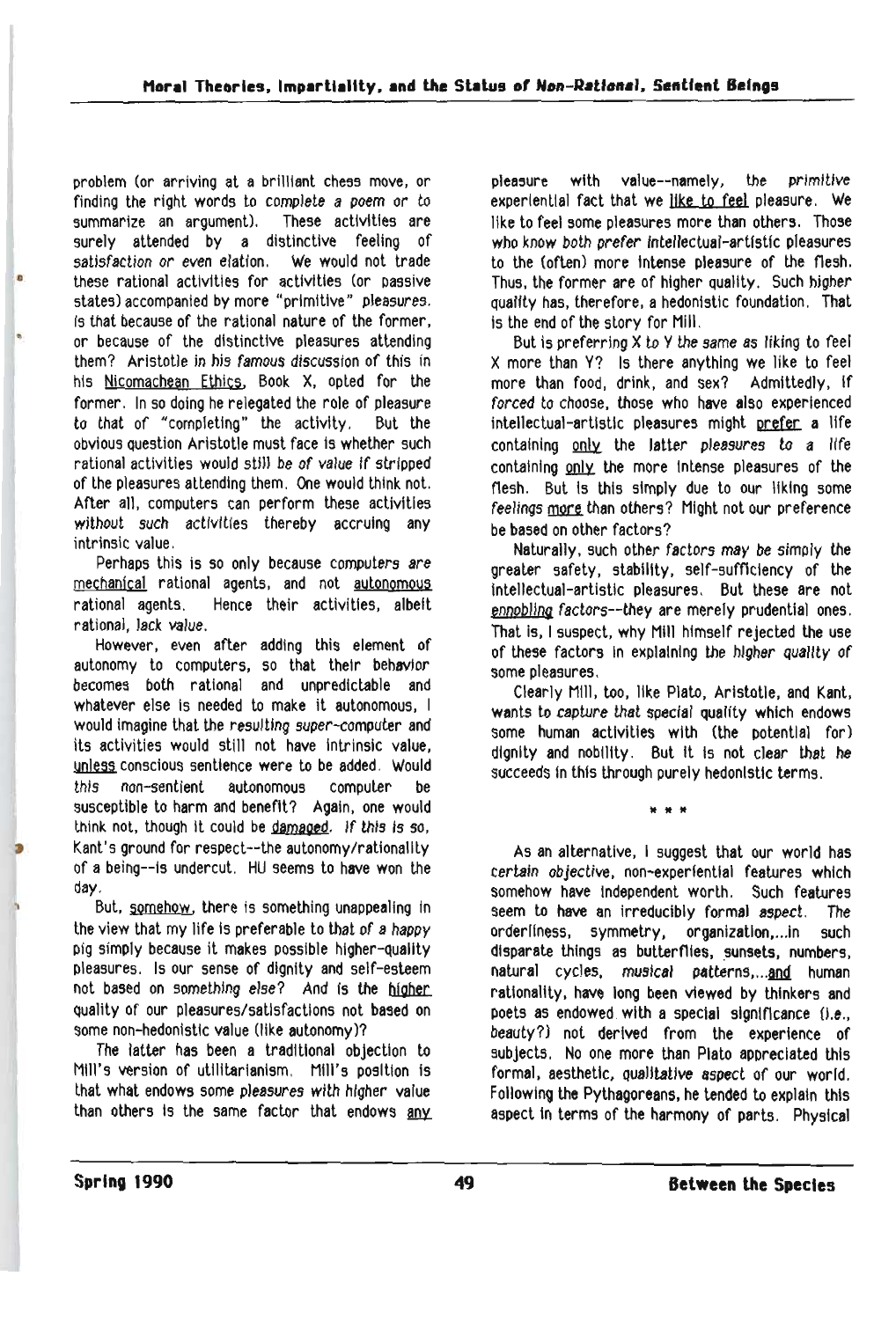beauty. moral goodne5s. social justice. cosmic grace, for Plato, derived their attractive quality from the harmonious arrangement and operation of constituents. Reason he saw as that faculty which seeks, identifies. and appreciates proper form. or beauty. In some sense. rationality (broadly construed) is both a mirror to the beauty of the world. and an example of this formal aspect of order. Thus. we see reason's natural disposition towards well-rounded creations. As an example of this pervasive aspect of harmony. symmetry. form. reason loo shares in the peculiar value of this universal aspect. It is this aspect which eludes (nonhuman) animal consciousness.

But how can form. symmetry. have 1ntrlnsic value? Would a world of beautiful things with no conscious subjects to experience them be any more valuable than a thoroughly ugly world? I would think not.

Yet. it is as if the value of a beautiful but subjectless world were there in potential, dormant form. as if hidden by darkness. Then the light of consciousness comes. and ils value is unveiled. discovered. but not created.

Some might object that the symmetry of colors. shades, numbers, words...--the beauty we detect-derives Its value from our specific perceptualpsychological make-up. A rational being with the perceptual apparatus of a bat would fail to detect the 'beauty' of a piece of music.

Yet the pattern of notes underlying the music, for example. could be appreciated visually and mathematically (e.g., by translating it into some clever color pattern. or graph pattern. or numerical pattern). Thus, we might reply that beauty has a dimension which transcends any one perceptual mode, though not necessarily all perceptual modes. Beauty is built on a foundation of symmetry and regularity which can be abstracted from a specific medium. Such a foundation has a rational make-up, and that explains why rationality can detect it.

It may well be that rationality has no intrinsic value--since it needs to be triggered into valuestatus by sentient consciousness. But once triggered. it adds lo the world a value independent of pleasure. This appears paradoxical. But is it any more paradoxical than saying that a seed, in containing the genetic blueprint of a tree, in a sense is already a tree, though it needs the matter to fill out the genetic form? Indeed the tree would not exist without the matter; but a tree is no mere chunk of matter. Likewise, the blueprint contained in the seed of rationality adds an essential element to the matter of sentience.

This solution, if tenable, would explain why thinkers from Plato to the present have viewed rationality as the source of the greatest (or of all) value. It would also explain Mill's version of a utilitarianism which tends to overflow its hedonistic boundaries. And it may. finally, explain our higher status when compared with non-rational sentient creatures. This higher value does not. however. put us on some infinitely higher pedestal. Hence. it does not justify using non-rational creatures as means to satisfy our wants. for they, if sentient. have Intrinsic worth as well (on a par with mentally disabled humans). Perhaps in extreme survival situations, where we must choose between either some of us or some non-rational sentient beings. it might be justified to destroy some of the latter (painlessly, if possible). But this is not, generally speaking, our situation today. There are plenty of other options available in dealing with problems of resources, of animal growth-containment, etc. Thus. our present treatment of millions of sentient creatures remains unjustifiable.

## ENDNOTES

1. E.g .• Plato. Philebus 66.

2. Aristotle, Nicomachean Ethics. Book X. Chapters 6-8.

3. Alan Donagan, The Theory of Morality (Chicago: The University of Chicago Press. 1977). p.65.

4. Aristotle. Politics. I, 13. 1260a 10-15; see also On the Generation of Animals IV. 6. 775a 15.

5. "The virtue of the female sex is a beautiful virtue. That of the male must be a noble one. Those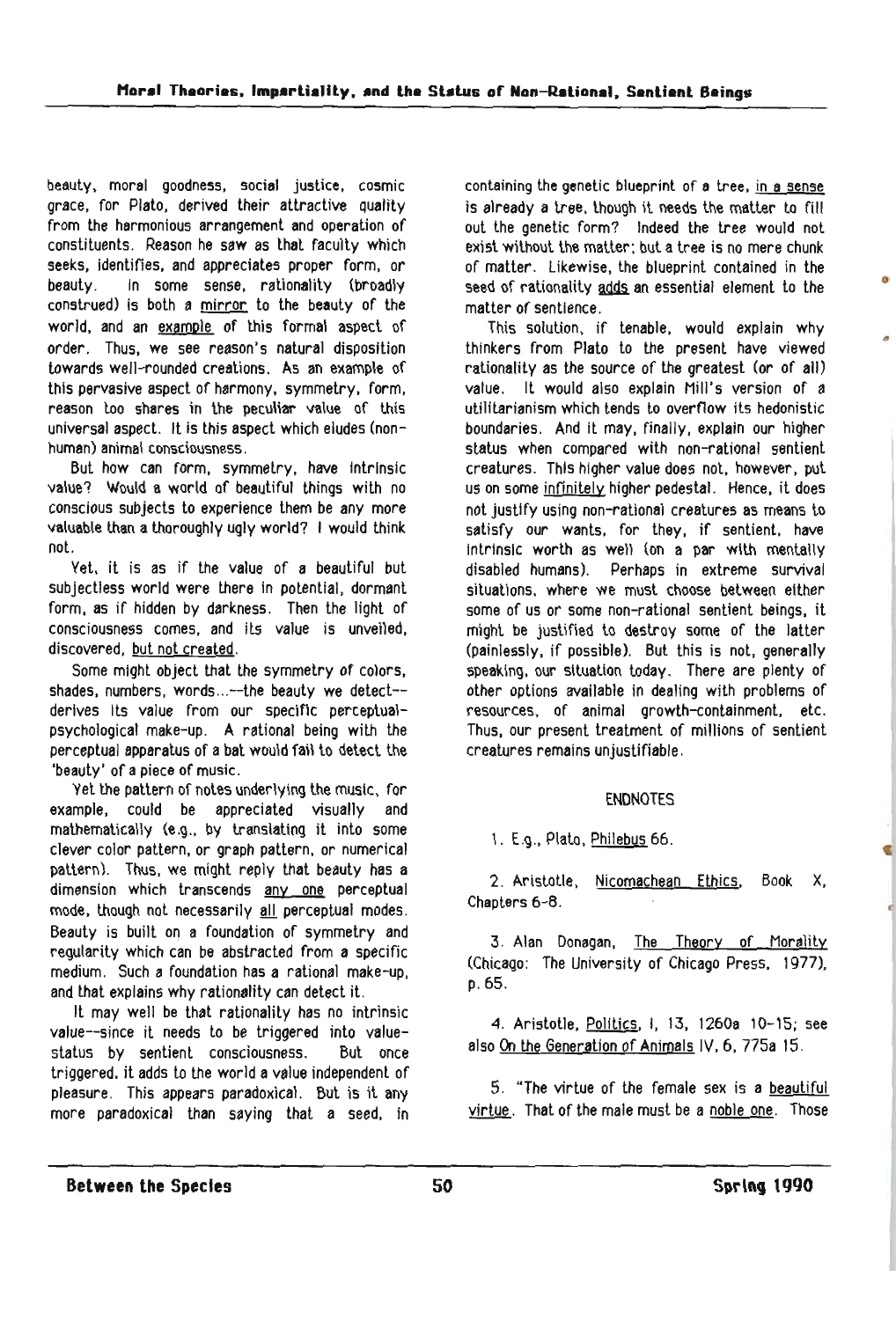avoid the bad, not because it is wrong, but because it Is ugly, and virtuous actions signify, with them, such as are morally beautiful. Nothing of ought, nothing of must, nothing of due. All orders and all surly compulsion are to women insupportable. They • do something but because they are pleased so to do, and the art consists but in making that which is good pleasing to them, I hardly believe that the fair sex are capable of principles..." I. Kant, Observations on the Feeling of the Beautiful and Syblime, section 3, included in Women in Western Thought, ed. Martha Lee Osborne (New York: Random House, 1979). pp. 156-7, lowe being made aware of this passage by Kant to Thomas Lapic, He points out in an unpublished manuscript that since women. for Kant. act only from inclination and not from principle, they are not moral and are not "embodiments of the law" or "laws unto themselves." Since the basis for value and respect is the moral law, and women do not embody this law, it follows that women are not deserving of respect (are of lesser value), on Kant's theory.

6. Immanuel Kant, "Duties to Animals and Spirits," In Lectures on Ethics, Trans, Louis Infield (New York: Harper and Row. 1963), pp. 239-241.

7. \_\_\_\_\_\_, Groundwork of the Metaphysic of Morals (New York: Harper and Row. 1964), p. 96.

8, A. Donagan, The Theory of Morality, p. 82.

9. Consider, for example. this exchange between J ,S, Mill and William Whewell on the relative value of human and animal pleasures:

Whewell: "The pleasures of animals are elements of very different order from the pleasures of man. We are bound to endeavor to augment the pleasures of man, not only because they are pleasures, but because they are human pleasures. We are bound to men by the universal tie of humanity, of human brotherhood. We have no such tie to animals, ... It is not only not an obvious, but to most persons not a tolerable doctrine, that we may sacrifice the happiness of men

provided **we** can in that way produce an overplus of pleasure to cats, dogs, and hogs." Lectures on the History of Moral Philosophy In England (London: Parker, 1852), pp. 223-5.

Mill: "It is 'to most persons' In the Slave States of America not a tolerable doctrine that we may sacrifice any portion of the happiness of white men for the sake of a greater amount of happiness to black men. It would have been Intolerable five centuries ago 'to most persons' among the feudal nobility, to hear it asserted that the greatest pleasure or pain of a hundred serfs ought not to give way to the smallest of a nobleman. According to the standard of Dr. Whewell, the slavemasters and the nobles were right. They too felt themselves 'bound' by a 'tie of brotherhood' to the white men and to the nobility, and felt no such tie to the negroes and serfs. And if a feellng on moral subjects is right because it Is natural, their feellng was Justifiable. Nothing Is more natural to human beings, nor, up to a certain point tn cultivation, more universal, than to estimate the pleasure and pains of others as deserving of regard exactly in proportion to their likeness to ourselves." "Whewell on Moral Philosophy" in Essays on Ethics. Religion and Society (Canada: University of Toronto Press, 1969), pp. 185-6,

10. I say Hedonistic Utilitarianism, instead of Hedonistic Egoism, because, with T. Nagel, I find that if value lies in pleasant experiences, it does so for all pleasant experiences, irrespective of their bearer (self or others), Cf. Thomas Nagel, The View from Nowhere (New York and Oxford: Oxford University Press, 1986), pp, 160-1,

11. For a version of this objection, see T. Regan, The Case for Animal RIghts. pp. 205-6.

12. Attempts to reconcile the two through appeals to rule-utilitarianism are, in my view, unsuccessful.